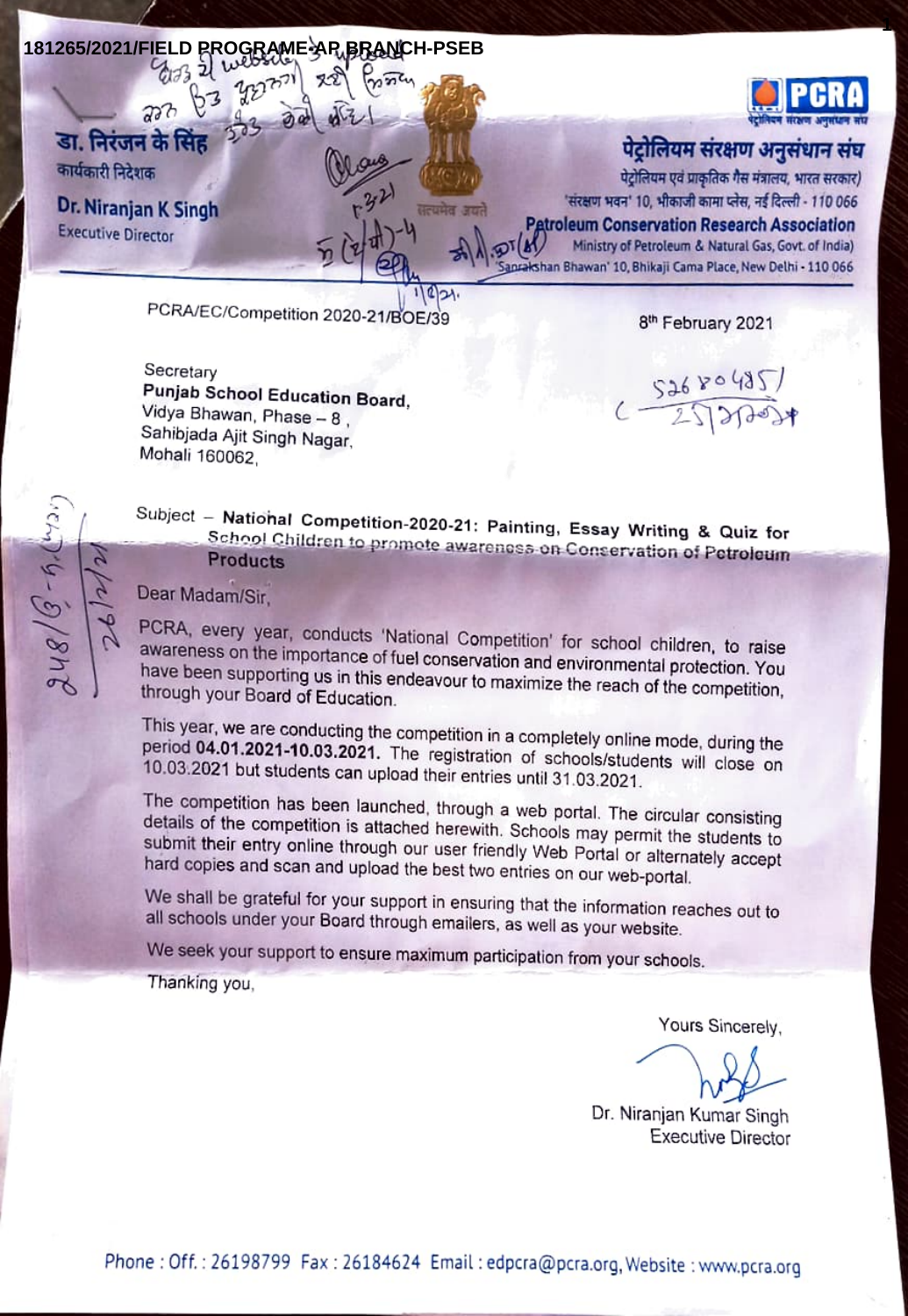#### 181265/2021/FIELD PROGRAME-AP BRANCH-PSEB



'Saksham' National Competition 2021 Essay, Painting & Quiz

### **Important Dates:-**

Last date for registration of school. 10.03.2021

- · Last date for registration of students: 10.03.2021
- · Last date for submission of Essay/ Painting/ Quiz: 31.03.2021
- · Last date for submission of best two winners of Essay & Painting by school: 15.04.2021

For more details, logon to www.pcracompetition.org | www.pcra.org/competitions.html | Download mobile apr pcra-competitions Follow us on the twitter.com/peraindia @ facebook.com/peraindla % instagram.com/peraindia @ youtube.com/peraindia

E FUEL FOR BETTER ENVIRONMENT AND HEALTH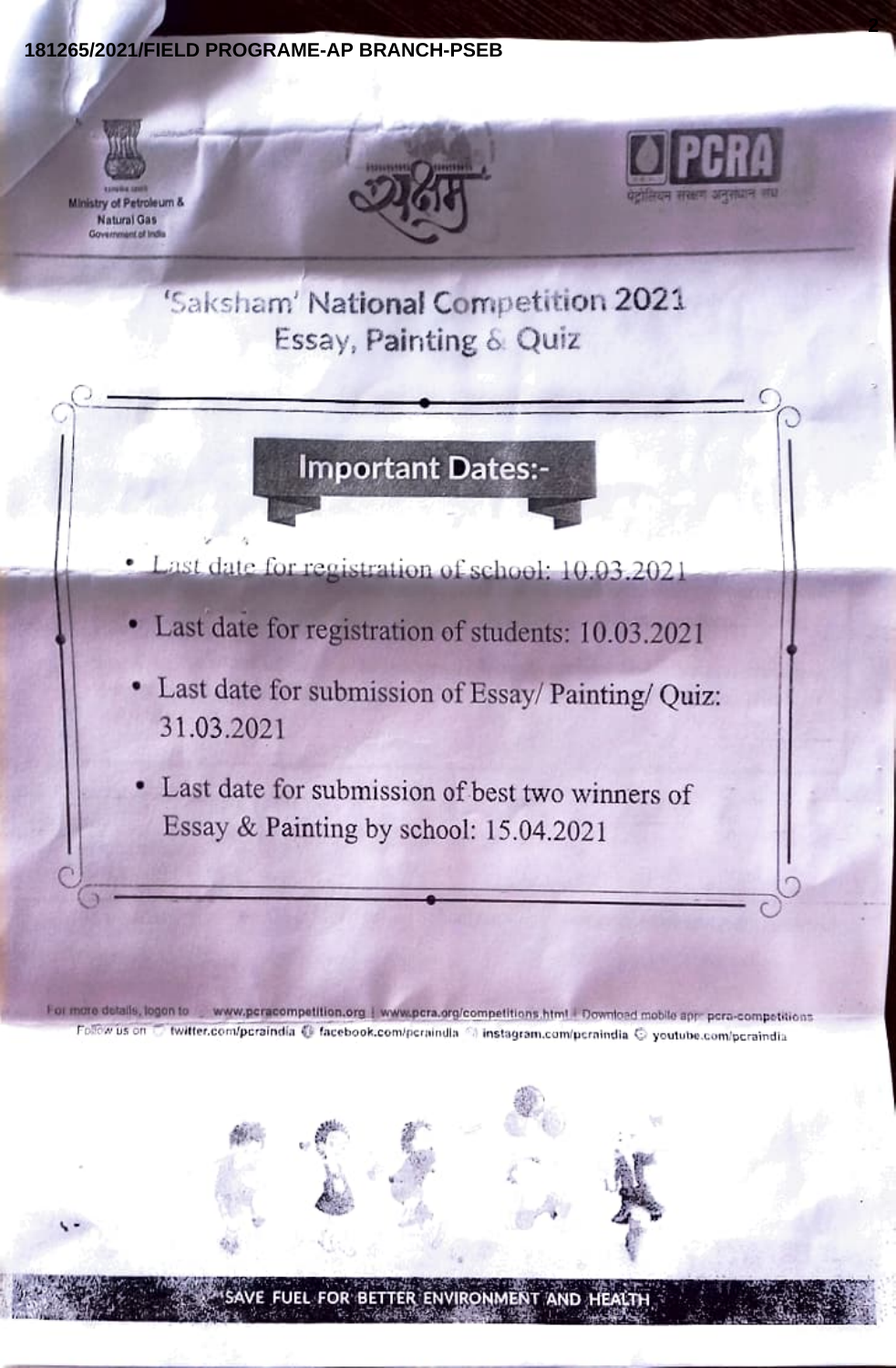### 81265/2021/FIELD PROGRAME-AP BRANCH-PSEB



Ministry of Petroleum & **Natural Gas Government of India** 





### 'Saksham' National Competition 2021 Essay, Painting & Quiz CASH PRIZES

Petroleum Conservation Research Association (PCRA), under the aegis of Ministry of Petroleum & Natural Gas, Govt. of India, is committed to make oil conservation a National Movement. The Essay writing, Painting, and Quiz competitions aim to raise awareness among youth about the conservation of Petroleum products in industrial, transport, agriculture and domestic sector, reduction of oil imports, energy conservation, importance and use of renewable energy sources, and how to practice conservation tips in our daily lives, and save the environment.

For effective communication, students may choose to present their ideas and messages for conserving petroleum products and reducing emission, in English, Hindi or Regional languages.

#### THREE COMPETITIONS ARE BEING CONDUCTED BY PCRA

**FOR SCHOOLS ONLY** 

- $\triangleright$  Essay
- $\blacktriangleright$  Painting
- ▶ Quiz for selecting School team and thereafter State and National level.

For more details, logon to www.perocompetition.org 'www.pcra.org/competitions.html | Download mobile app: pcra-competitions Follow us on twitter.com/pcraindia @ facebook.com/pcraindia 0 instagram.com/pcraindia O youtube.com/pcraindia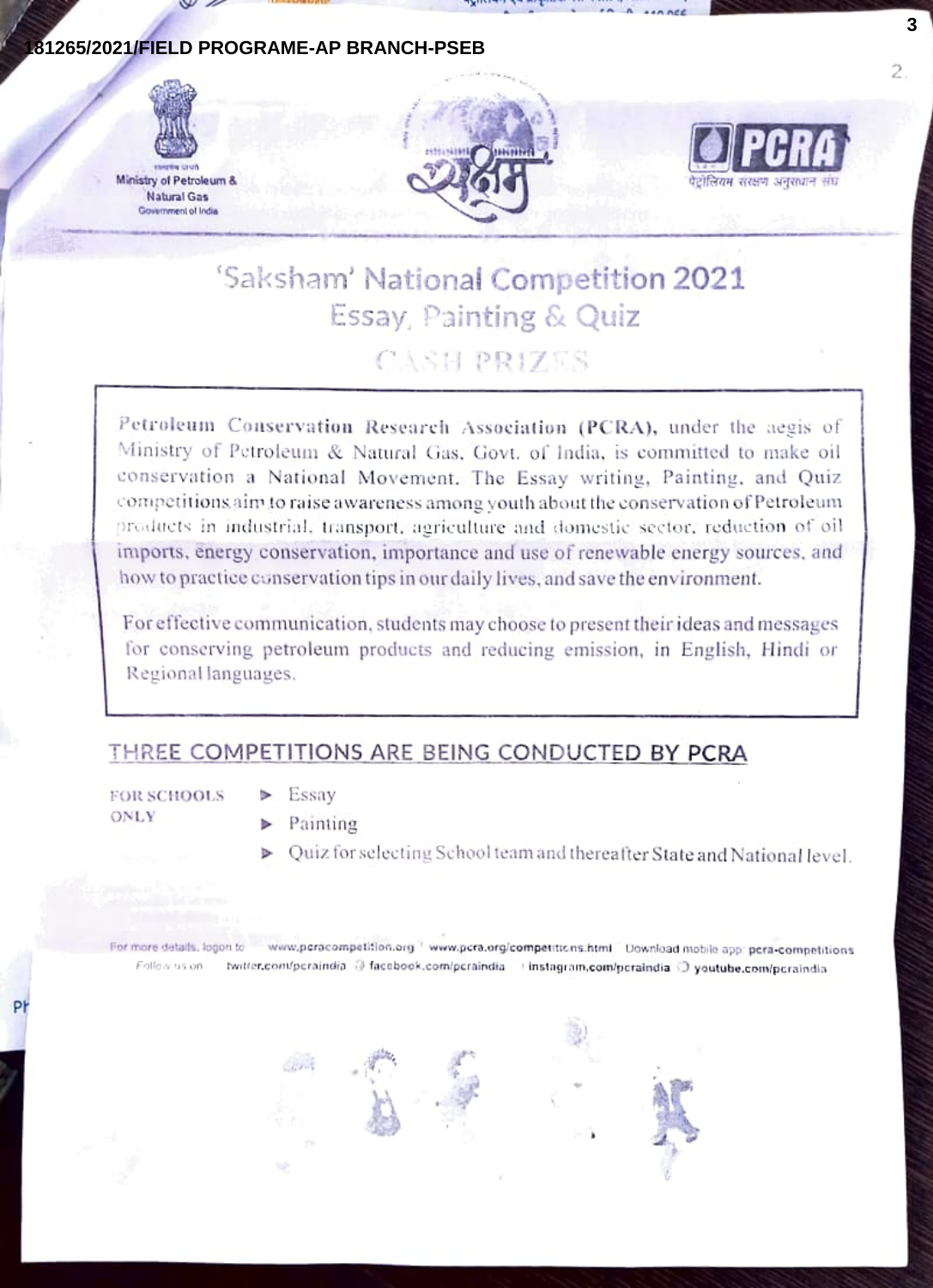**181265/2021/FIELD PROGRAME-AP BRANCH-PSEB**

# SAKSHAM' National Competition 2021

# PRIZES.

**4**

### ESSAY COMPETITION

| <b>PRIZES</b>   | NO. OF<br><b>PRIZES</b> | $1 - e^{-\frac{1}{2}x}$ is the contraction |                                                |  |
|-----------------|-------------------------|--------------------------------------------|------------------------------------------------|--|
|                 |                         | <b>PRIZE DETAILS</b>                       |                                                |  |
| <b>NATIONAL</b> | 20                      | Cash prize of Rs. 10,000/-                 | √<br>⊘r                                        |  |
| <b>STATE</b>    | 1800                    | Cash prize of Rs. 2,000/-                  | Top 50 students of each<br>of the 36 State/UT. |  |
| <b>TOTAL</b>    | 1820                    | Total Cash prize of Rs. 38 Lakhs           |                                                |  |

### PAINTING COMPETITION

| <b>PRIZES</b> | NO. OF<br><b>PRIZES</b> | PRIZE DETAILS                    |                                               |
|---------------|-------------------------|----------------------------------|-----------------------------------------------|
| NATIONAL      | 20                      | Cash prize of Rs. 10,000/-       |                                               |
| <b>STATE</b>  | 1800                    | Cash prize of Rs. 2,000/-        | Top 50 students of each<br>of the 36 State/UT |
| <b>TOTAL</b>  | 1820                    | Total Cash prize of Rs. 38 Lakhs |                                               |

### QUIZ COMPETITION

| <b>PRIZES</b>   | NO. OF<br><b>PRIZES</b> | <b>PRIZE DETAILS</b>       |                                                                  |
|-----------------|-------------------------|----------------------------|------------------------------------------------------------------|
| <b>NATIONAL</b> | 20                      | Cash prize of Rs. 10,000/- | 10 teams of<br>2 students each<br>to be awarded                  |
| <b>STATE</b>    | 720                     | Cash prize of Rs. 2,000/-  | 10 teams of 2 students<br>each to be awarded in<br>each State/UT |

TOTAL 740 Total Cash prize of Rs. 16.4 Lakhs